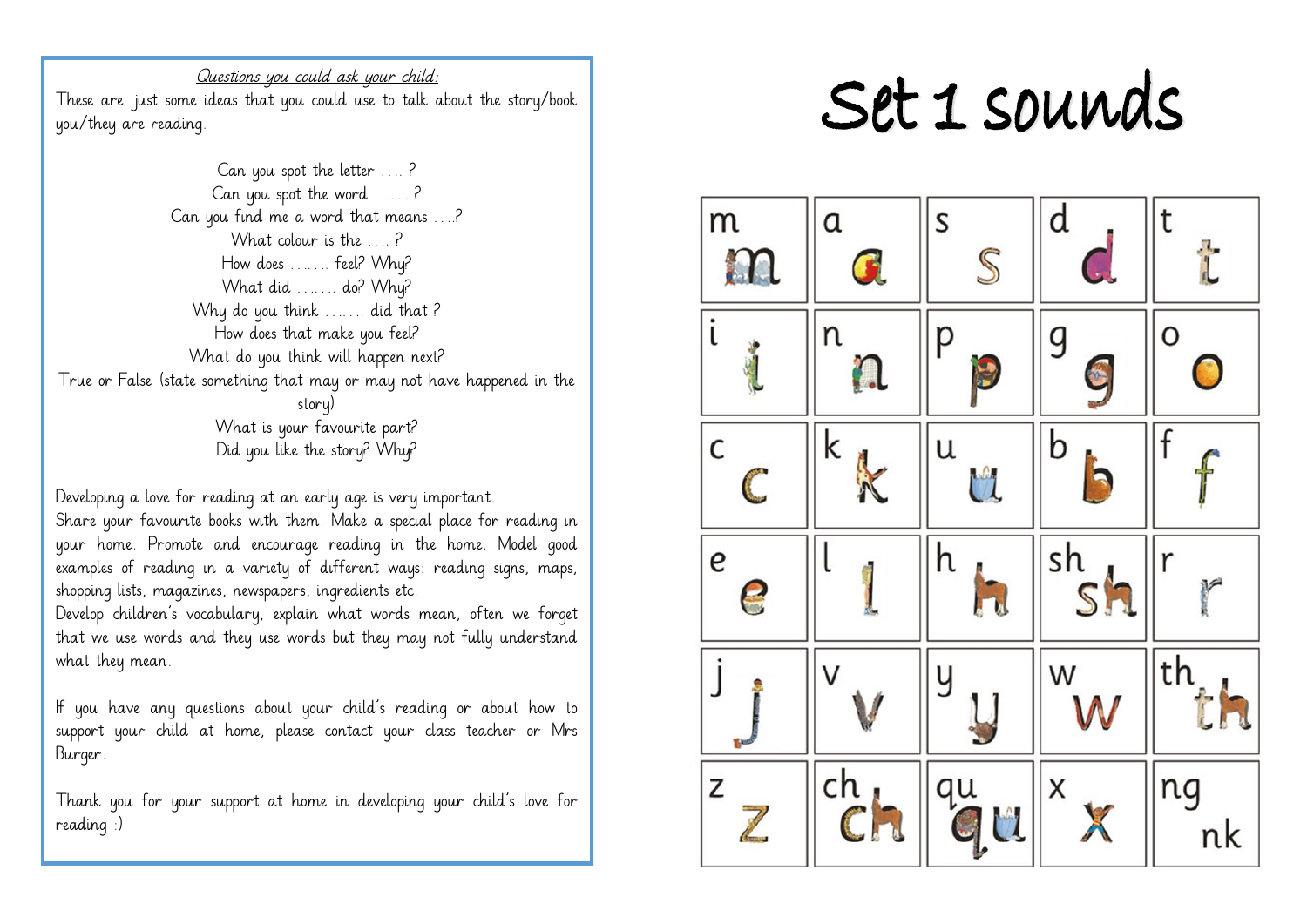Set 2 sounds



## Home Reading

The children will now be sent home Read Write Inc Book Bag Books. These books will match the level they are being taught in school.

These books are recommended to be read 3 times by the child. This is to build fluency within reading and in turn to build confidence in reading.

As well as reading the book we recommend that you talk to the child about the story and ask them questions about the book.

When will books be changed?

Reception:

Year 1:

 $Year 2$ 

Your child needs to place their book in the box to be changed so that the member of staff knows it needs changing.

## Library Books

These books are chosen by the children, they may not be at their reading level and are meant to be read to the child not by the child. This is to promote and encourage a love for reading and a way of modelling good reading to the children.